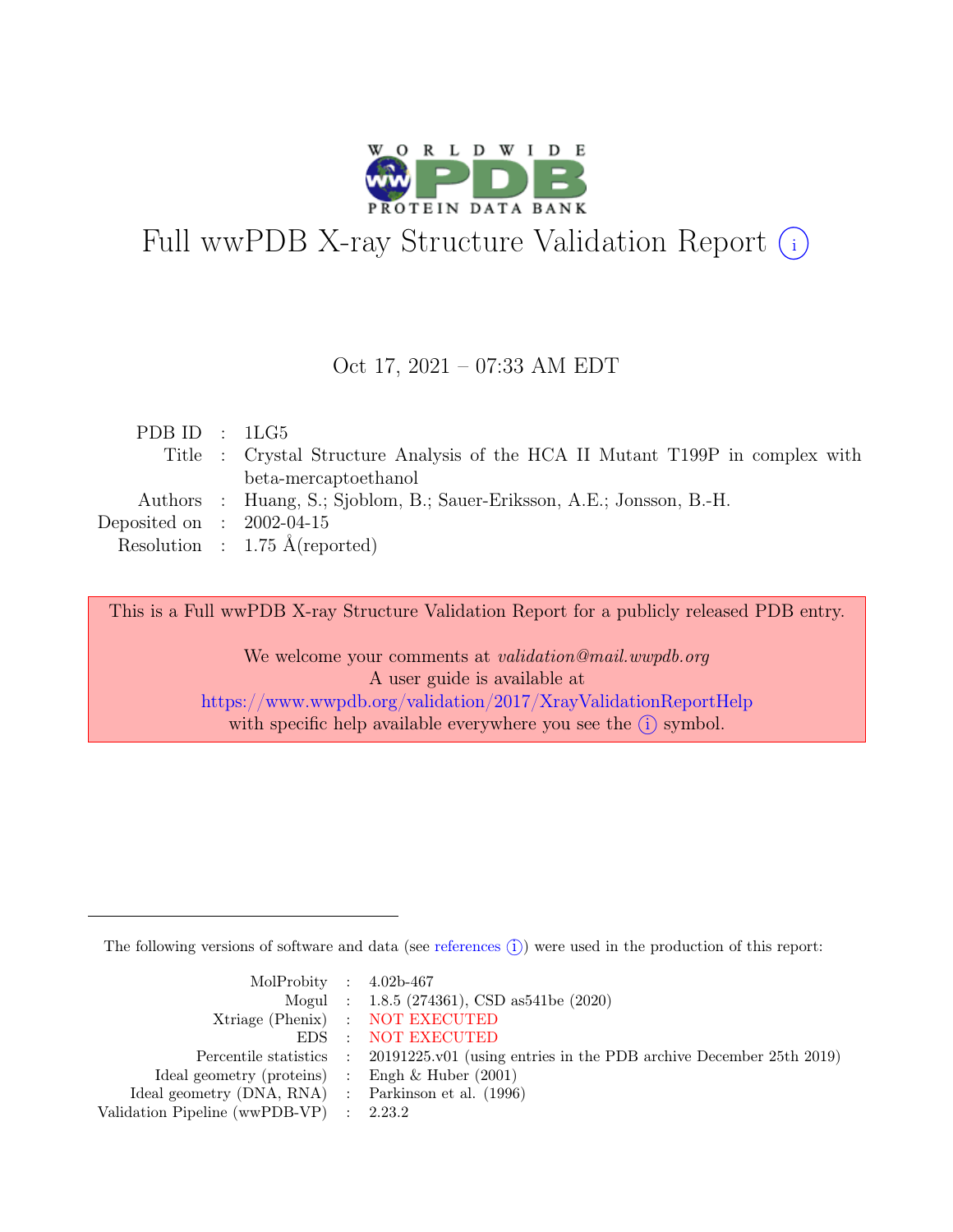# 1 Overall quality at a glance  $(i)$

The following experimental techniques were used to determine the structure: X-RAY DIFFRACTION

The reported resolution of this entry is 1.75 Å.

Percentile scores (ranging between 0-100) for global validation metrics of the entry are shown in the following graphic. The table shows the number of entries on which the scores are based.



| Metric.               | Whole archive        | Similar resolution                                        |
|-----------------------|----------------------|-----------------------------------------------------------|
|                       | $(\#\text{Entries})$ | $(\# \text{Entries}, \text{ resolution range}(\text{A}))$ |
| Clashscore            | 141614               | 2466 (1.76-1.76)                                          |
| Ramachandran outliers | 138981               | $2437(1.76-1.76)$                                         |
| Sidechain outliers    | 138945               | 2437 (1.76-1.76)                                          |

The table below summarises the geometric issues observed across the polymeric chains and their fit to the electron density. The red, orange, yellow and green segments of the lower bar indicate the fraction of residues that contain outliers for  $\geq$ =3, 2, 1 and 0 types of geometric quality criteria respectively. A grey segment represents the fraction of residues that are not modelled. The numeric value for each fraction is indicated below the corresponding segment, with a dot representing fractions  $\epsilon = 5\%$ 

Note EDS was not executed.

| Mol | ${\rm Chain}$ | Length | Quality of chain |     |     |
|-----|---------------|--------|------------------|-----|-----|
|     |               | 260    | 80%              | 17% | . . |

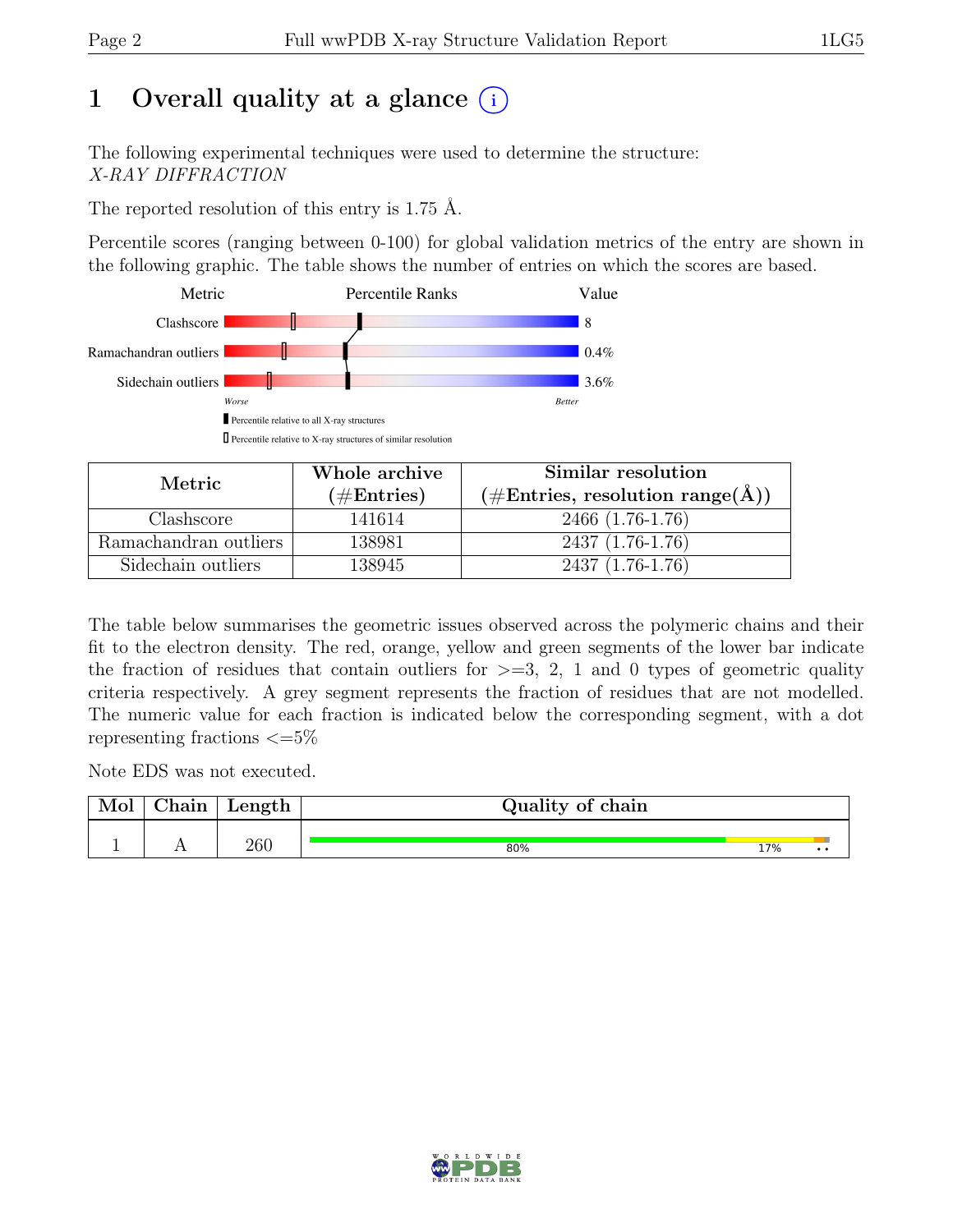# 2 Entry composition  $(i)$

There are 4 unique types of molecules in this entry. The entry contains 2221 atoms, of which 0 are hydrogens and 0 are deuteriums.

In the tables below, the ZeroOcc column contains the number of atoms modelled with zero occupancy, the AltConf column contains the number of residues with at least one atom in alternate conformation and the Trace column contains the number of residues modelled with at most 2 atoms.

• Molecule 1 is a protein called Carbonic anhydrase II.

| Mol | Chain   Residues | $\rm{Atoms}$           |      |     |      | ZeroOcc | $\vert$ AltConf $\vert$ Trace |  |  |
|-----|------------------|------------------------|------|-----|------|---------|-------------------------------|--|--|
|     | 257              | $\text{Total}$<br>2049 | 1316 | 352 | -380 |         |                               |  |  |

There are 2 discrepancies between the modelled and reference sequences:

| Chain | Residue | $\perp$ Modelled $\perp$ Actual |            | Comment             | Reference         |
|-------|---------|---------------------------------|------------|---------------------|-------------------|
|       | 199     | PRO                             | $\rm{THR}$ | engineered mutation | <b>UNP P00918</b> |
|       | 206     | ${\rm SER}$                     | CYS        | conflict            | <b>UNP P00918</b> |

• Molecule 2 is ZINC ION (three-letter code: ZN) (formula: Zn).

|  | $\blacksquare$ Mol $\vert$ Chain $\vert$ Residues $\vert$ | Atoms          | $ZeroOcc$   AltConf |  |
|--|-----------------------------------------------------------|----------------|---------------------|--|
|  |                                                           | $\text{Total}$ |                     |  |

• Molecule 3 is BETA-MERCAPTOETHANOL (three-letter code: BME) (formula:  $C_2H_6OS$ ).



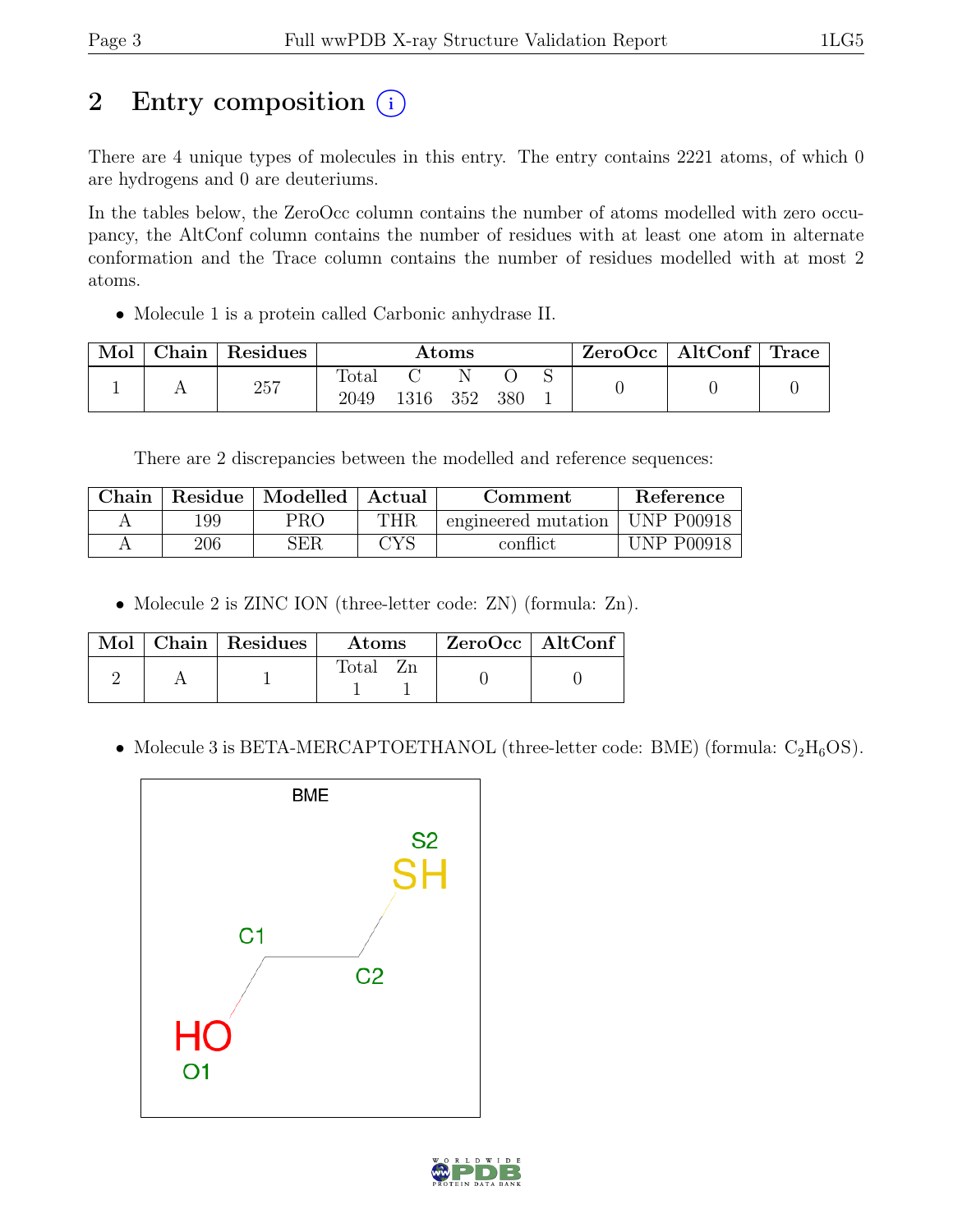|  | Mol   Chain   Residues | Atoms     |  |  |  | $\mid$ ZeroOcc $\mid$ AltConf |  |
|--|------------------------|-----------|--|--|--|-------------------------------|--|
|  |                        | Total C O |  |  |  |                               |  |

 $\bullet\,$  Molecule 4 is water.

|  | Mol   Chain   Residues | <b>Atoms</b>                 | $ZeroOcc$   AltConf |
|--|------------------------|------------------------------|---------------------|
|  | $167\,$                | $\text{Total}$<br>167<br>167 |                     |

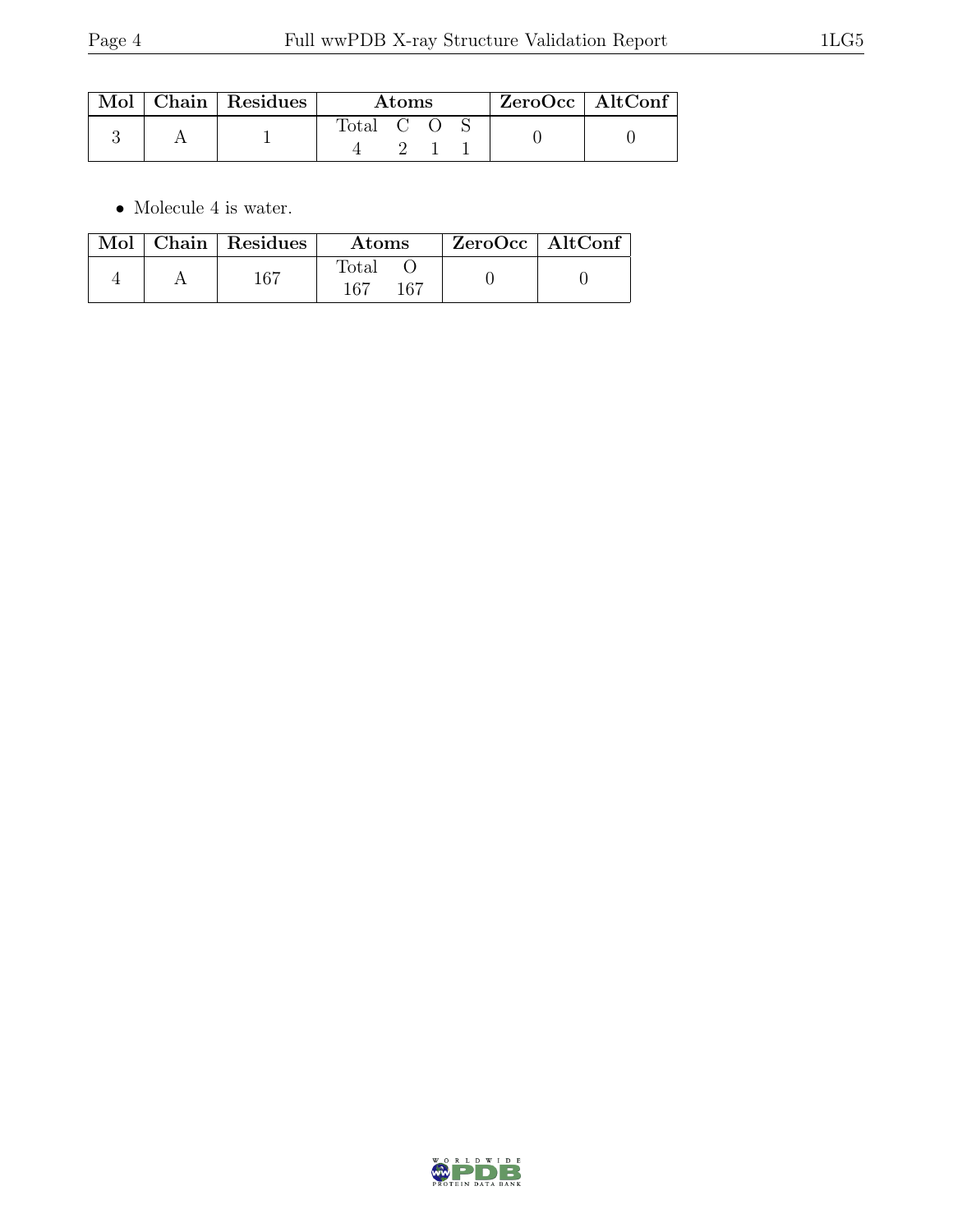# 3 Residue-property plots  $(i)$

These plots are drawn for all protein, RNA, DNA and oligosaccharide chains in the entry. The first graphic for a chain summarises the proportions of the various outlier classes displayed in the second graphic. The second graphic shows the sequence view annotated by issues in geometry. Residues are color-coded according to the number of geometric quality criteria for which they contain at least one outlier: green  $= 0$ , yellow  $= 1$ , orange  $= 2$  and red  $= 3$  or more. Stretches of 2 or more consecutive residues without any outlier are shown as a green connector. Residues present in the sample, but not in the model, are shown in grey.

Note EDS was not executed.

• Molecule 1: Carbonic anhydrase II



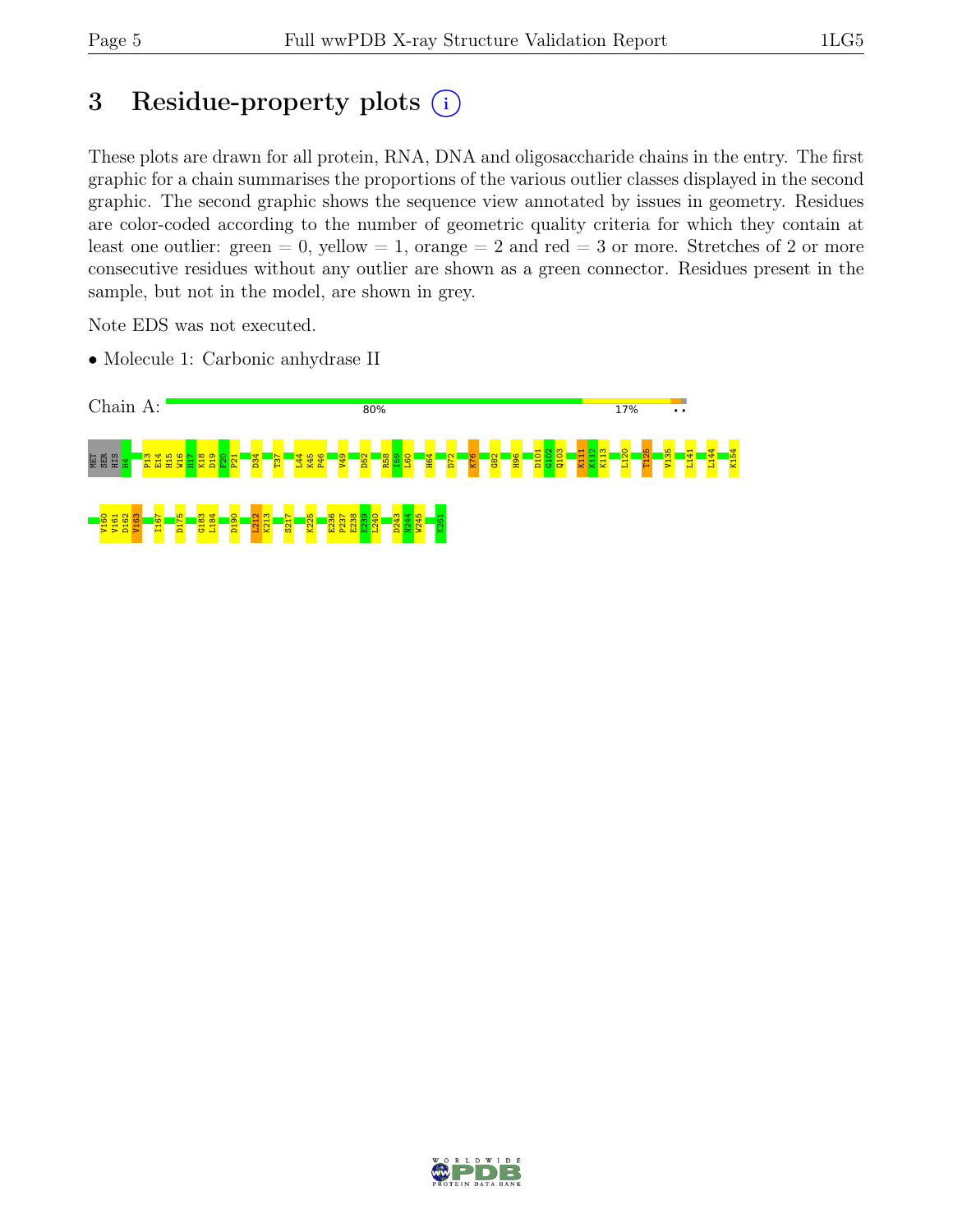# 4 Data and refinement statistics  $(i)$

Xtriage (Phenix) and EDS were not executed - this section is therefore incomplete.

| Property                               | Value                                           | <b>Source</b> |  |
|----------------------------------------|-------------------------------------------------|---------------|--|
| Space group                            | C <sub>1</sub> 2 <sub>1</sub>                   | Depositor     |  |
| Cell constants                         | 72.84Å<br>76.46Å<br>44.80Å                      | Depositor     |  |
| a, b, c, $\alpha$ , $\beta$ , $\gamma$ | $90.00^\circ$<br>$92.51^\circ$<br>$90.00^\circ$ |               |  |
| Resolution (A)                         | 20.00<br>- 1.75                                 | Depositor     |  |
| % Data completeness                    | $93.2$ $(20.00-1.75)$                           | Depositor     |  |
| (in resolution range)                  |                                                 |               |  |
| $\mathrm{R}_{merge}$                   | 0.07                                            | Depositor     |  |
| $\mathrm{R}_{sym}$                     | (Not available)                                 | Depositor     |  |
| Refinement program                     | REFMAC 5.0                                      | Depositor     |  |
| $R, R_{free}$                          | 0.205<br>0.227                                  | Depositor     |  |
| Estimated twinning fraction            | No twinning to report.                          | Xtriage       |  |
| Total number of atoms                  | 2221                                            | wwPDB-VP      |  |
| Average B, all atoms $(A^2)$           | 25.0                                            | wwPDB-VP      |  |

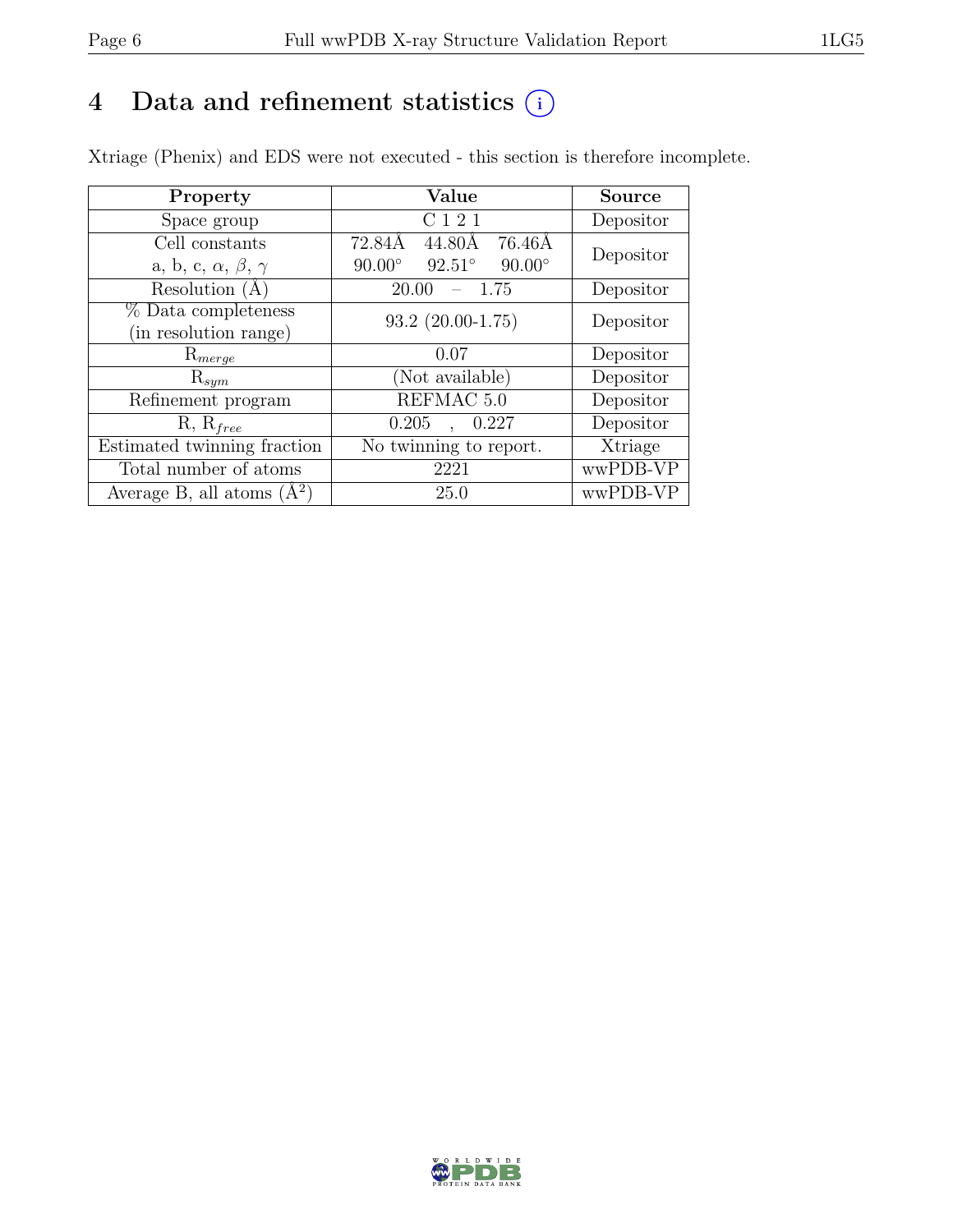# 5 Model quality  $(i)$

# 5.1 Standard geometry  $(i)$

Bond lengths and bond angles in the following residue types are not validated in this section: ZN, BME

The Z score for a bond length (or angle) is the number of standard deviations the observed value is removed from the expected value. A bond length (or angle) with  $|Z| > 5$  is considered an outlier worth inspection. RMSZ is the root-mean-square of all Z scores of the bond lengths (or angles).

| $Mol$   Chain |      | Bond lengths     | Bond angles |                 |  |
|---------------|------|------------------|-------------|-----------------|--|
|               | RMSZ | $\# Z  > 5$      | RMSZ        | # $ Z  > 5$     |  |
|               | 0.53 | $1/2111 (0.0\%)$ | 0.91        | $9/2864$ (0.3%) |  |

All (1) bond length outliers are listed below:

|  |  | Mol   Chain   Res   Type   Atoms | $\Box$ Observed( $\AA$ ) $\Box$ Ideal( $\AA$ ) $\Box$ |      |
|--|--|----------------------------------|-------------------------------------------------------|------|
|  |  | $76$   LYS   CE-NZ   -10.20      | $1.23\,$                                              | 1.49 |

All (9) bond angle outliers are listed below:

| Mol | Chain | Res | Type       | Atoms       | Z        | Observed $\binom{o}{c}$ | Ideal <sup>(o)</sup> |
|-----|-------|-----|------------|-------------|----------|-------------------------|----------------------|
|     | А     | 76  | <b>LYS</b> | $CD-CE-NZ$  | $-18.88$ | 68.28                   | 111.70               |
|     | А     | 125 | <b>THR</b> | $O-C-N$     | $-6.24$  | 112.72                  | 122.70               |
|     | А     | 52  | ASP        | $CB-CG-OD2$ | 5.68     | 123.41                  | 118.30               |
|     | А     | 162 | ASP        | $CB-CG-OD2$ | 5.54     | 123.29                  | 118.30               |
|     | А     | 101 | ASP        | $CB-CG-OD2$ | 5.39     | 123.15                  | 118.30               |
|     | А     | 190 | ASP        | $CB-CG-OD2$ | 5.28     | 123.05                  | 118.30               |
| 1   | А     | 19  | ASP        | $CB-CG-OD2$ | 5.11     | 122.90                  | 118.30               |
|     | А     | 175 | ASP        | $CB-CG-OD2$ | 5.08     | 122.87                  | 118.30               |
|     | А     | 72  | ASP        | $CB-CG-OD2$ | 5.06     | 122.86                  | 118.30               |

There are no chirality outliers.

There are no planarity outliers.

## 5.2 Too-close contacts  $(i)$

In the following table, the Non-H and H(model) columns list the number of non-hydrogen atoms and hydrogen atoms in the chain respectively. The H(added) column lists the number of hydrogen atoms added and optimized by MolProbity. The Clashes column lists the number of clashes within the asymmetric unit, whereas Symm-Clashes lists symmetry-related clashes.

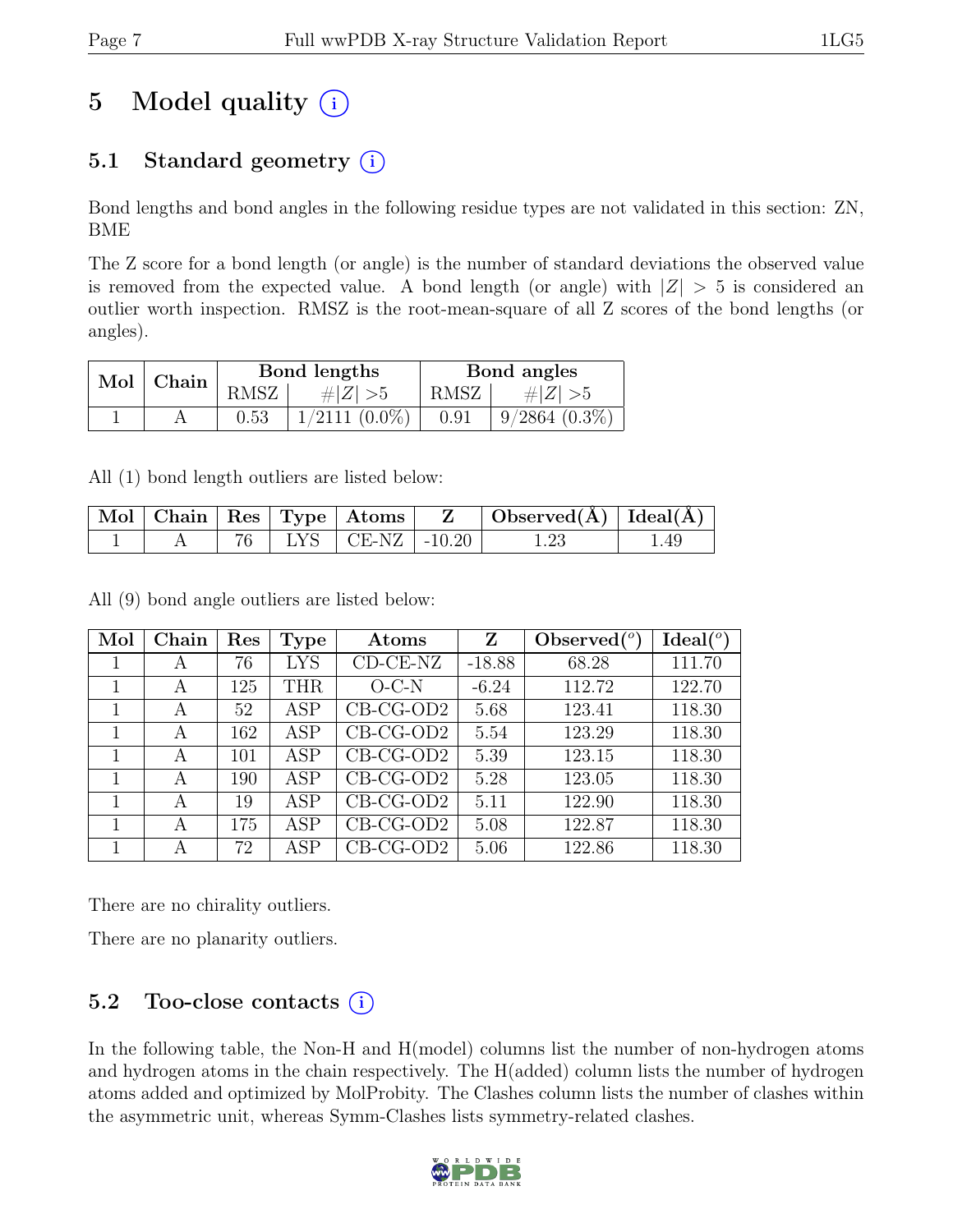|  |      |      | Mol   Chain   Non-H   H(model)   H(added)   Clashes   Symm-Clashes |
|--|------|------|--------------------------------------------------------------------|
|  | 2049 | 1999 |                                                                    |
|  |      |      |                                                                    |
|  |      |      |                                                                    |
|  | 167  |      |                                                                    |
|  | 9991 | ንበበ⊿ |                                                                    |

The all-atom clashscore is defined as the number of clashes found per 1000 atoms (including hydrogen atoms). The all-atom clashscore for this structure is 8.

All (31) close contacts within the same asymmetric unit are listed below, sorted by their clash magnitude.

| Atom-1            | Atom-2             | Interatomic       | Clash         |  |
|-------------------|--------------------|-------------------|---------------|--|
|                   |                    | distance $(A)$    | overlap $(A)$ |  |
| 1: A:125:THR:HG21 | 4:A:414:HOH:O      | 1.71              | 0.90          |  |
| 1:A:15:HIS:HD2    | 1: A: 18: LYS: NZ  | 1.85              | 0.73          |  |
| 1:A:15:HIS:HD2    | 1: A: 18: LYS: HZ3 | 1.38              | 0.72          |  |
| 1:A:64:HIS:HB2    | 4:A:403:HOH:O      | 1.95              | 0.66          |  |
| 1:A:161:VAL:HG13  | 1: A:225: LYS: HG3 | 1.79              | 0.64          |  |
| 1:A:34:ASP:HB3    | 1: A:37:THR:HG22   | 1.79              | 0.64          |  |
| 1:A:240:LEU:HD22  | 4:A:397:HOH:O      | 1.98              | 0.64          |  |
| 1:A:240:LEU:CD2   | 4: A:397:HOH:O     | 2.47              | 0.62          |  |
| 1: A:64:HIS:CD2   | 4:A:403:HOH:O      | 2.54              | 0.59          |  |
| 1:A:15:HIS:CD2    | 1: A: 18: LYS: NZ  | 2.72              | 0.56          |  |
| 1:A:161:VAL:CG1   | 1: A:225: LYS: HG3 | 2.37              | 0.55          |  |
| $1:$ A:111:LYS:NZ | 1:A:111:LYS:HB2    | 2.20              | 0.55          |  |
| 1:A:238:GLU:HG2   | 4: A:397:HOH:O     | 2.06              | 0.55          |  |
| 1:A:135:VAL:HG23  | 1:A:141:LEU:HD11   | 1.88              | 0.55          |  |
| 1:A:160:VAL:O     | 1:A:163:VAL:HG12   | 2.07              | 0.55          |  |
| 1:A:144:LEU:HD21  | 1:A:212:LEU:HD22   | 1.89              | 0.54          |  |
| 1: A:96: HIS: CE1 | 3:A:263:BME:H22    | 2.44              | 0.53          |  |
| 1:A:45:LYS:HB2    | 1:A:46:PRO:CD      | 2.42              | 0.48          |  |
| 1:A:13:PRO:HA     | 1: A: 16: TRP: CD2 | 2.48              | 0.48          |  |
| 1:A:45:LYS:HB2    | 1: A:46: PRO:HD2   | 1.96              | 0.47          |  |
| 1:A:154:LYS:HE3   | 1:A:183:GLY:O      | 2.15              | 0.47          |  |
| 1:A:213:LYS:HB3   | 1: A:213: LYS: HE2 | 1.70              | 0.47          |  |
| 1:A:154:LYS:HB2   | 1:A:217:SER:O      | 2.15              | 0.46          |  |
| 1: A:45: LYS:O    | 1:A:82:GLY:HA2     | 2.17              | 0.44          |  |
| 1:A:103:GLN:HE21  | 1: A:113: LYS: NZ  | $\overline{2.16}$ | 0.44          |  |
| 1:A:236:GLU:HB3   | 1:A:237:PRO:HD2    | 2.01              | 0.43          |  |
| 1:A:49:VAL:O      | 1:A:49:VAL:HG23    | 2.17              | 0.42          |  |
| 1: A:76: LYS: CE  | 4: A:409: HOH:O    | 2.67              | 0.42          |  |
| 1:A:167:ILE:O     | 1:A:167:ILE:HG13   | 2.21              | 0.41          |  |
| 1:A:243:ASP:HA    | 1:A:245:TRP:CD1    | 2.56              | 0.41          |  |

Continued on next page...

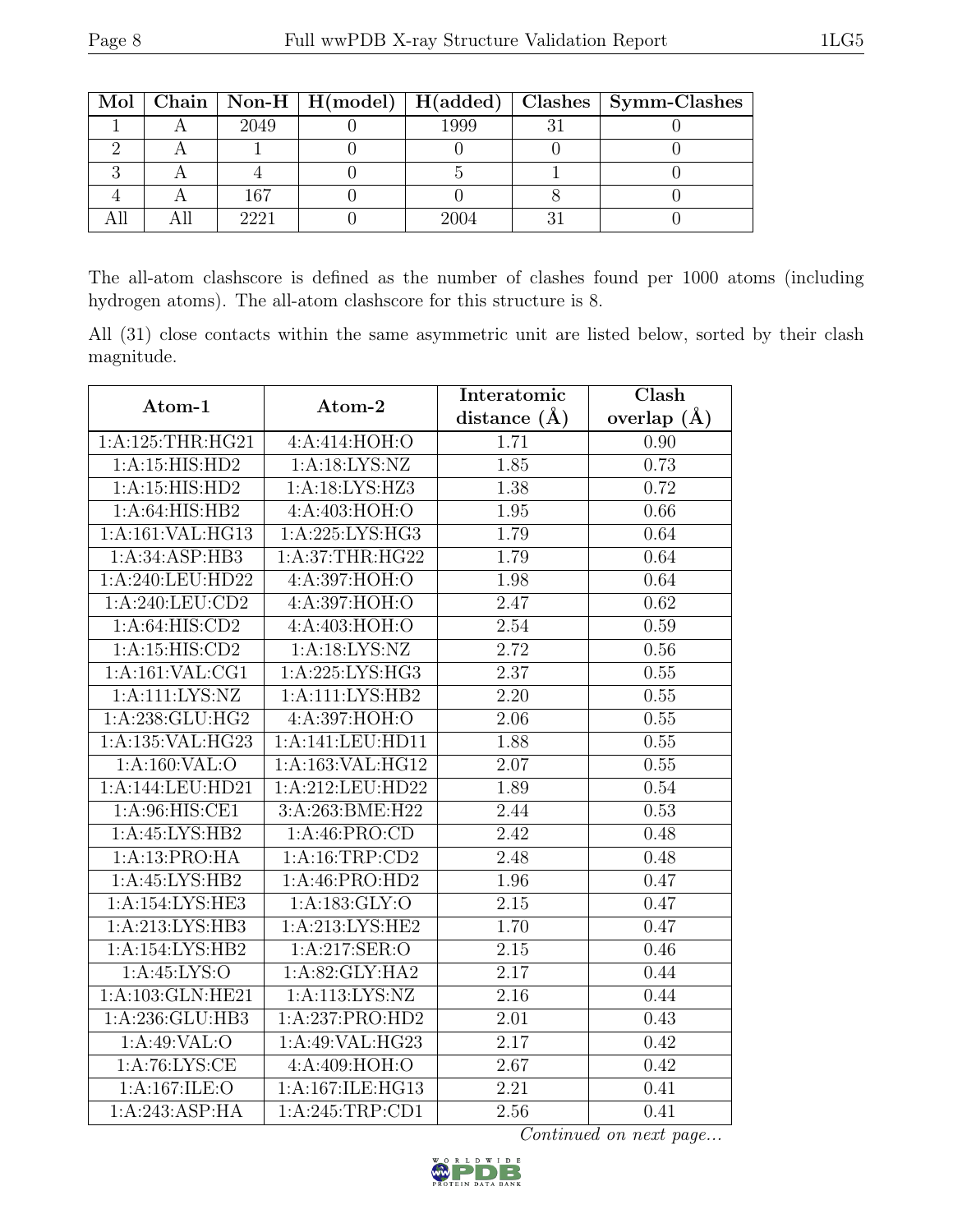| Continued from previous page |  |  |
|------------------------------|--|--|
|                              |  |  |

| Atom-1         | Atom-2          | Interatomic<br>distance $(A)$ | <b>Clash</b><br>overlap (A) |  |
|----------------|-----------------|-------------------------------|-----------------------------|--|
| 1:A:21:PRO:HD2 | 4: A:351: HOH:O | າ າ1                          | ).40                        |  |

There are no symmetry-related clashes.

# 5.3 Torsion angles  $(i)$

#### 5.3.1 Protein backbone (i)

In the following table, the Percentiles column shows the percent Ramachandran outliers of the chain as a percentile score with respect to all X-ray entries followed by that with respect to entries of similar resolution.

The Analysed column shows the number of residues for which the backbone conformation was analysed, and the total number of residues.

|  | Mol   Chain   Analysed                                                               |  | Favoured   Allowed   Outliers   Percentiles |  |
|--|--------------------------------------------------------------------------------------|--|---------------------------------------------|--|
|  | $\frac{1}{255}/260$ (98%) $\mid$ 242 (95%) $\mid$ 12 (5%) $\mid$ 1 (0%) $\mid$ 34 17 |  |                                             |  |

All (1) Ramachandran outliers are listed below:

| Mol | Chain   Res | 'Type |
|-----|-------------|-------|
|     |             |       |

#### 5.3.2 Protein sidechains  $(i)$

In the following table, the Percentiles column shows the percent sidechain outliers of the chain as a percentile score with respect to all X-ray entries followed by that with respect to entries of similar resolution.

The Analysed column shows the number of residues for which the sidechain conformation was analysed, and the total number of residues.

| Mol   Chain | Analysed                                |  | Rotameric   Outliers   Percentiles |  |
|-------------|-----------------------------------------|--|------------------------------------|--|
|             | $222/225 (99\%)$   214 (96\%)   8 (4\%) |  | $35$   13                          |  |

All (8) residues with a non-rotameric sidechain are listed below:

| Mol | Chain | Res | ype |
|-----|-------|-----|-----|
|     |       |     | ÷L  |
|     |       |     |     |

Continued on next page...

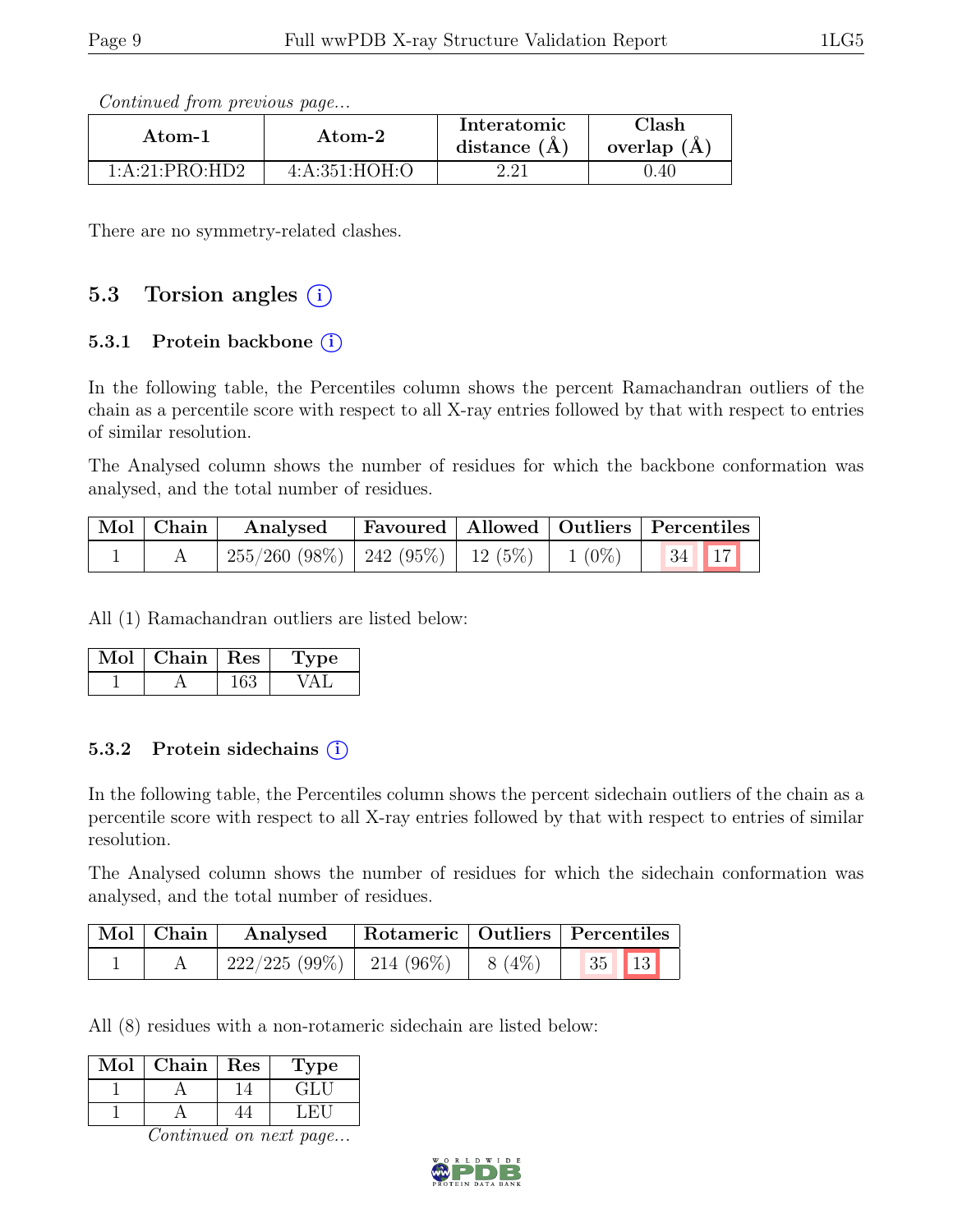Continued from previous page...

| Mol | Chain | Res | <b>Type</b> |
|-----|-------|-----|-------------|
|     |       | 58  | ARG         |
|     |       | 60  | <b>LEU</b>  |
|     |       | 111 | <b>LYS</b>  |
|     |       | 120 | <b>LEU</b>  |
|     |       | 184 | <b>LEU</b>  |
|     |       | 212 | LEU         |

Sometimes sidechains can be flipped to improve hydrogen bonding and reduce clashes. All (5) such sidechains are listed below:

| Mol | Chain | Res | Type       |
|-----|-------|-----|------------|
|     |       | 15  | <b>HIS</b> |
|     |       | 67  | <b>ASN</b> |
|     |       | 103 | <b>GLN</b> |
|     |       | 136 | <b>GLN</b> |
|     |       | 230 | <b>ASN</b> |

#### 5.3.3 RNA  $(i)$

There are no RNA molecules in this entry.

# 5.4 Non-standard residues in protein, DNA, RNA chains (i)

There are no non-standard protein/DNA/RNA residues in this entry.

# 5.5 Carbohydrates  $(i)$

There are no monosaccharides in this entry.

## 5.6 Ligand geometry  $(i)$

Of 2 ligands modelled in this entry, 1 is monoatomic - leaving 1 for Mogul analysis.

In the following table, the Counts columns list the number of bonds (or angles) for which Mogul statistics could be retrieved, the number of bonds (or angles) that are observed in the model and the number of bonds (or angles) that are defined in the Chemical Component Dictionary. The Link column lists molecule types, if any, to which the group is linked. The Z score for a bond length (or angle) is the number of standard deviations the observed value is removed from the expected value. A bond length (or angle) with  $|Z| > 2$  is considered an outlier worth inspection. RMSZ is the root-mean-square of all Z scores of the bond lengths (or angles).

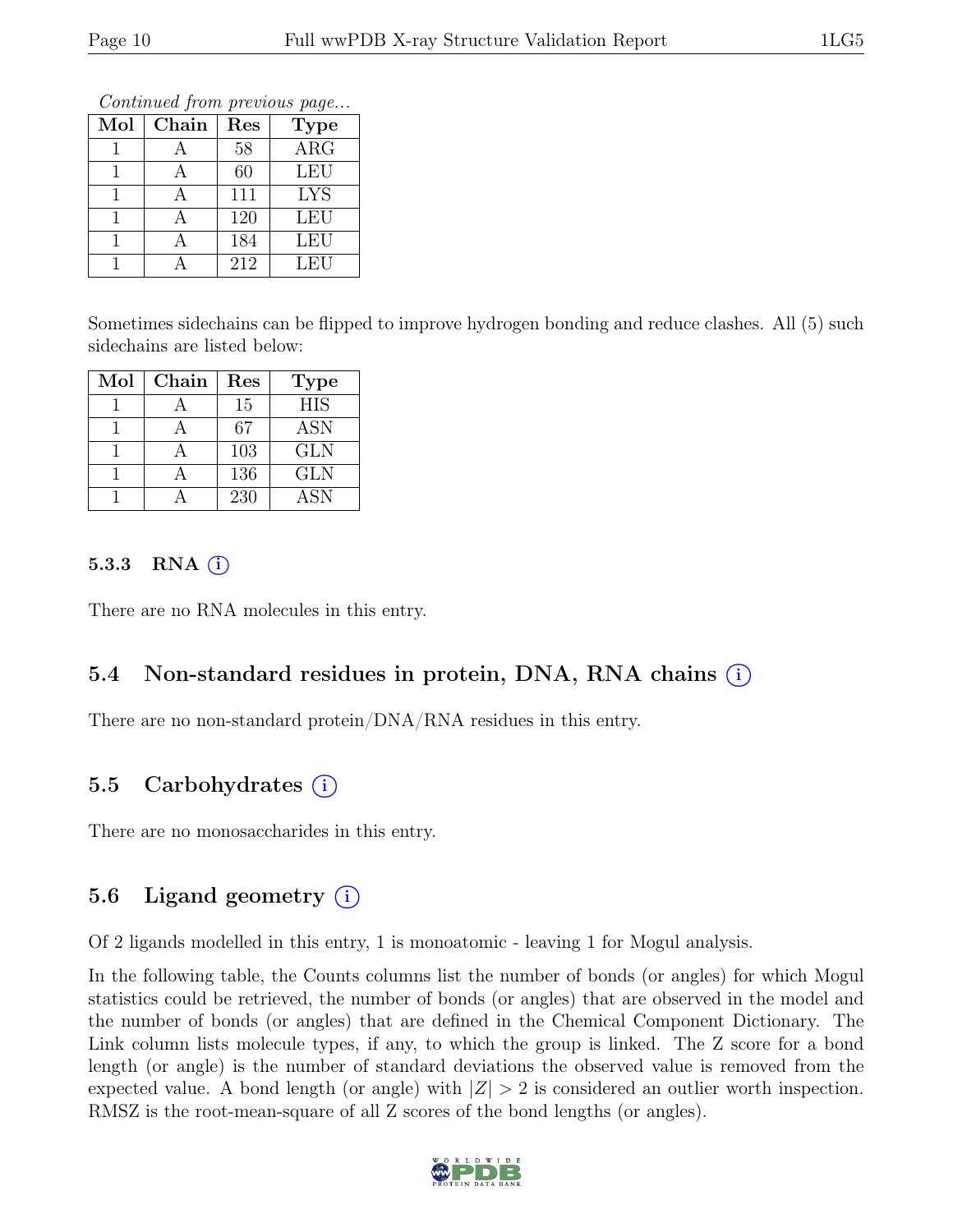| Mol |     | $\vert$ Type $\vert$ Chain $\vert$ | Res |                          |       | Bond lengths |     | Bond angles |                                                                   |
|-----|-----|------------------------------------|-----|--------------------------|-------|--------------|-----|-------------|-------------------------------------------------------------------|
|     |     |                                    |     | $\lfloor$ Link $\rfloor$ |       |              |     |             | Counts   RMSZ $\mid \#  Z  > 2$   Counts   RMSZ $\mid \#  Z  > 2$ |
|     | BME |                                    | 263 | ∠                        | 3,3,3 | 0.45         | . റ |             |                                                                   |

In the following table, the Chirals column lists the number of chiral outliers, the number of chiral centers analysed, the number of these observed in the model and the number defined in the Chemical Component Dictionary. Similar counts are reported in the Torsion and Rings columns. '-' means no outliers of that kind were identified.

|      |     |   | Mol   Type   Chain   Res   Link   Chirals   Torsions   Rings |  |
|------|-----|---|--------------------------------------------------------------|--|
| BME. | 263 | - | 1/1/1/                                                       |  |

There are no bond length outliers.

There are no bond angle outliers.

There are no chirality outliers.

All (1) torsion outliers are listed below:

| $\mathbf{Mod} \mid \mathbf{Chain} \mid \mathbf{Res} \mid \mathbf{Type}$ |  | Atoms             |
|-------------------------------------------------------------------------|--|-------------------|
|                                                                         |  | BME   O1-C1-C2-S2 |

There are no ring outliers.

1 monomer is involved in 1 short contact:

|  |             | Mol   Chain   Res   Type   Clashes   Symm-Clashes |
|--|-------------|---------------------------------------------------|
|  | $263$   BME |                                                   |

# 5.7 Other polymers  $(i)$

There are no such residues in this entry.

## 5.8 Polymer linkage issues  $(i)$

There are no chain breaks in this entry.